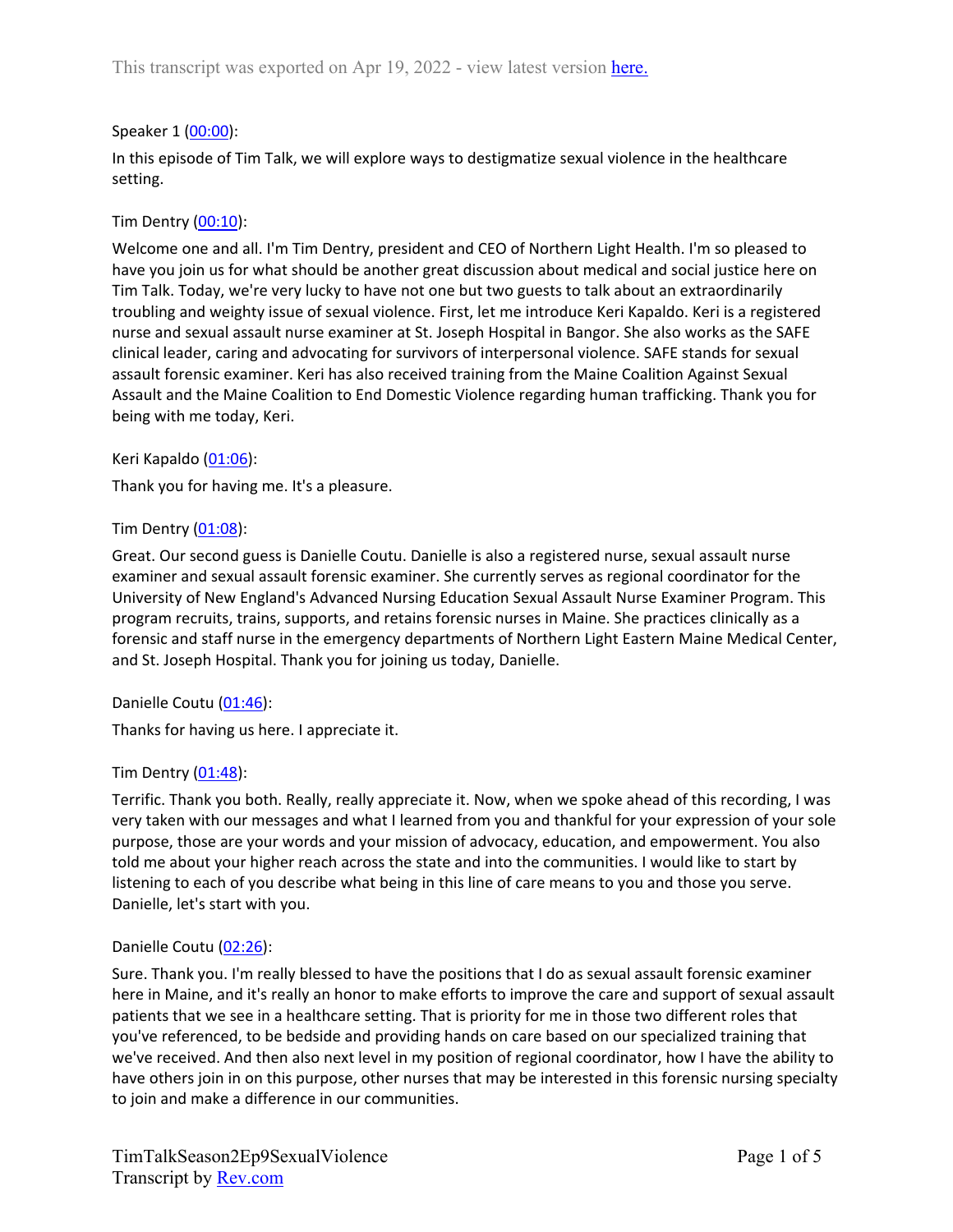# Tim Dentry ([03:09\)](https://www.rev.com/transcript-editor/Edit?token=STgJdWGE0J9NPE2PxubLRkIsTswQoLqk62gACSstNxehX52jNXBx0QRSzDe9lkT3NEW04imGsIJu5TdiQg7Gps1101s&loadFrom=DocumentDeeplink&ts=189.24):

That's terrific. Thank you. And Keri, how would you answer the same question of how you would describe what being in this line of care means to you and those you serve?

# Keri Kapaldo ([03:21](https://www.rev.com/transcript-editor/Edit?token=pdl-xsGYKvOtAIA64iWpfKH4goLrSAt1slWt2hgqwdPp7Oq2cnXAA0SGH9Yw9FIJS3EfCkWK8xRCD4LUHJv42ZS_0ws&loadFrom=DocumentDeeplink&ts=201.56)):

I think that being in this specialty is like the ultimate ability to care for patients. It affords us the ability to spend one-on-one time with our patients and dedicate our efforts to teaching them and giving them strength back and meeting their needs, however that looks in that moment. And we can do a lot in the four walls when we're working with them, advocacy, and education, empowerment and all those things we talked about in the last time we met and what that looks like for the patient. It redefines justice for them. And it just gives us the ability to be like literally the best nurse you can be. And it's like what you dream about, I think when you ultimately think of what nursing is.

# Tim Dentry ([04:06\)](https://www.rev.com/transcript-editor/Edit?token=2CJ6Lv10HObNMTwB9wyP93_rTTRW2X_sTw1ECzq06SeNICteY7s1qi_YqENcVZtNGgG4y4xc0bUKg_DFkZ11ky7-DXc&loadFrom=DocumentDeeplink&ts=246.54):

That's terrific. You touched a lot of chords with me. First of all, I know from just having met both of you, but your dedication and there's so many different aspects of nursing. Nursing's been in my family. My mom was a nurse, my wife's a nurse. And so, there are people in my life that are dear to me that are nurses and they each have their gifts that they have expressed in different ways. And the fact that you were showing your dedication in the way that as you said, meeting the patient's needs in the moment and redefining justice, is that what you said Keri? Redefining justice. I mean, listeners think about that. Nurses care for someone, redefining justice for that individual. That's a beautiful way to sum it up. So thank you both.

## Tim Dentry ([05:00\)](https://www.rev.com/transcript-editor/Edit?token=xvQQjYeWS_PN3edGLGOpFnhoqleAwFUHAHKVokGyC2A2UqnRnnoNLkcnvtWTbx7bSMSPCwAMVglxiwMk2WRqNEkPLpA&loadFrom=DocumentDeeplink&ts=300.65):

I would like to ask you now about how this translates into the day to day for our communities, for our individuals, and for our hospitals. And as an example, if a person were to be the victim of sexual assault, or if people in the community may have loved ones that have been victims of sexual violence, what can they, or should they expect when they come into a hospital seeking help? For anyone in that situation, what kind of advice do you have? And we'll start with you this time Keri.

## Keri Kapaldo ([05:36](https://www.rev.com/transcript-editor/Edit?token=AHV9aRqDqsMP6kE7Ae07M-ymcW3pKg68iIFNTdLDbarYHcdv8gDgU_Xbc6JO-uWV09GJDh8lPy4CjVbFZifbRPNVK-s&loadFrom=DocumentDeeplink&ts=336.2)):

I think there's a couple of options out there and some people may know about them readily and others may not. Something that family, friends and survivors themselves can access for services is through the Sexual Assault Support Hotline. And they can reach an advocate 24/7, and they can just talk, chat or they can meet for a cup of coffee in public, or those advocates can accompany them to the hospital. They can assist them getting protection orders. They can assist them if they decide to report to law enforcement. There's a lot of different support services. If you're a friend or family member of a loved one who is a survivor of sexual violence, there's also a lot of support in how you can support your loved one as well.

## Keri Kapaldo ([06:24](https://www.rev.com/transcript-editor/Edit?token=ZEf9ANwQPGzR_iWvTP4kOUTkxI5ejLRQPvuqhaMzBD5b6poWV-BTK7TUJE-Rd6Qk-BsBw3gSrd8Vy7kQA3MRcbVpP0M&loadFrom=DocumentDeeplink&ts=384.15)):

I can speak to what it looks like, if somebody shows up at St Joe's. We have staffed SAFE nurses, and we immediately assume primary care of the patient and we take care of them holistically. I don't think there's any other way to really describe it. It's medically, forensically, anything that's in between. I've sat in a chapel with a patient before. I have listened to music. We've shared pictures of our animals, all the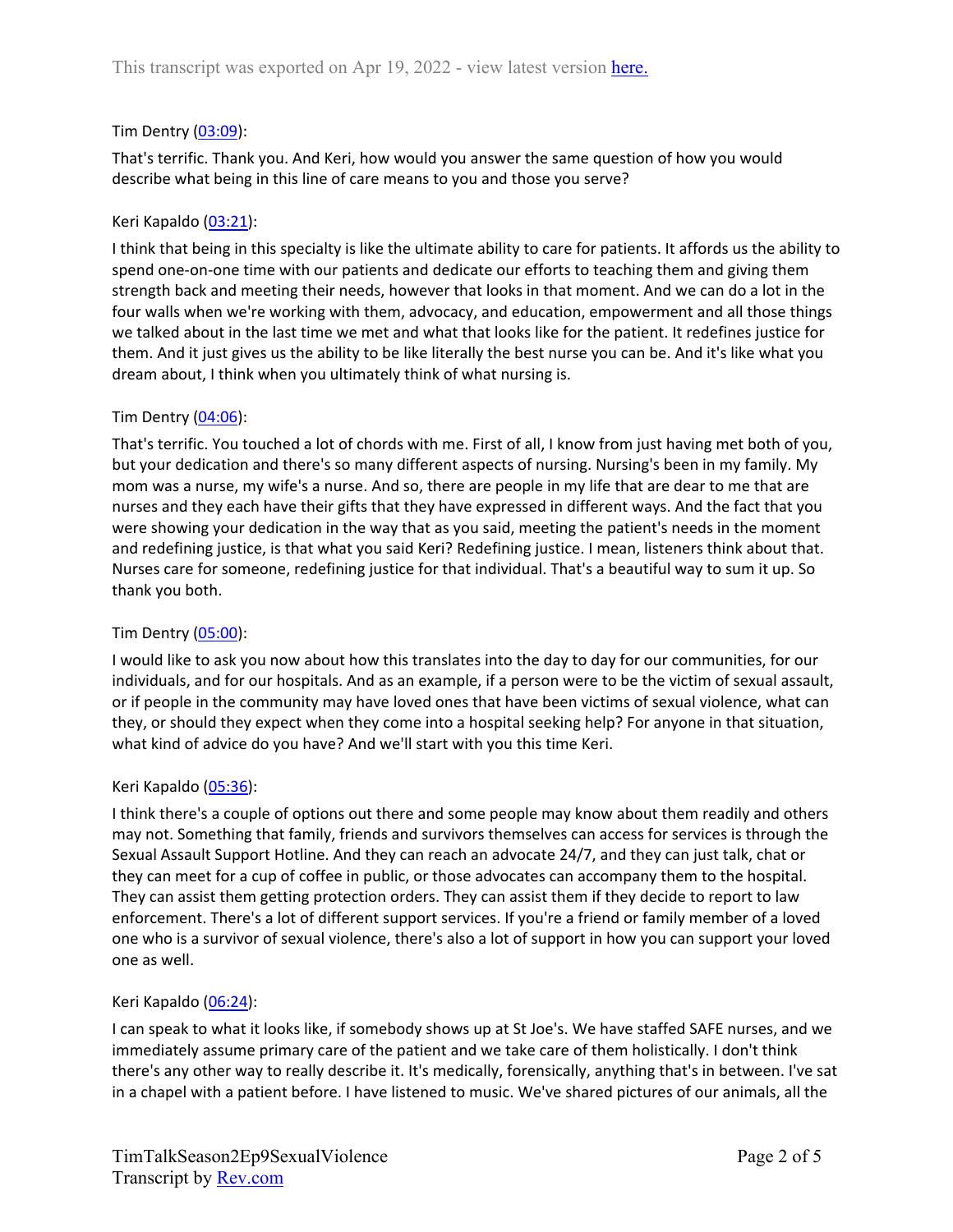things in between. And we're especially trained of course, to take care of people who have been victims of violence, but it kind of just goes a little bit further.

## Keri Kapaldo ([07:07](https://www.rev.com/transcript-editor/Edit?token=qrnwQ-Zc9iaMlVCNVmfnuUP503bijxZ6h9W0tXtbAVCBXydHYpBG1xh9fp_ord8Vpq6bh-ni8EcArTo1j5Rb7b7V6LU&loadFrom=DocumentDeeplink&ts=427.64)):

And so that trauma informed care and giving them that safe place to express their needs and get what they need in that moment, whatever that looks like. It could be that they need medications to prevent sexually transmitted infections or pregnancy. It could be that they are looking for evidence collection with a kit. Maybe they want help reporting to law enforcement, or they don't want to report at all. There's a lot of different levels to that care and a lot of different options. Our purpose is to let them know what those options are and support them in those decisions.

#### Tim Dentry ([07:41\)](https://www.rev.com/transcript-editor/Edit?token=nDWR0fcMgraUmFy2J81SJpqm5-QNNH7xNK6Dokt78ZVr7hKSayF4ZNz4ZMK-2ie99Ey5sKSJrAUNh1WE7bkKJ65y9Oo&loadFrom=DocumentDeeplink&ts=461.16):

Terrific. Thank you, Keri. Danielle, how about you? What are your thoughts?

#### Danielle Coutu ([07:45\)](https://www.rev.com/transcript-editor/Edit?token=yKDtGXMwnr3cC_rAYy4EcVPBaXQYSM-W9HFfnlL5_fcx5jBEC_qNgGdEvvvaQK1_Ola9A4aBOosgX3CkKVO7ts1qGq8&loadFrom=DocumentDeeplink&ts=465.3):

I would just highlight and mimic what Keri's speaking about, the framework of trauma informed care. I would tell anyone that is a survivor of sexual violence that presents to the emergency department, that although we have the specialized training, it's really the choices of the patient that determines the care there. And that empowerment is made because the power has been taken away from them and that's usually why they're sitting with us. We understand the neurobiology of trauma. We don't want to have any bias against patients. We want to support them because we believe them and the experiences that they're telling us. And so that's really the thing that I think sets sexual assault forensic examiners apart is that they hold that in high regard and have that blanket with all the interventions that are available to them.

## Tim Dentry ([08:33\)](https://www.rev.com/transcript-editor/Edit?token=w3YzRmhr-E_ZTrN1Kb8ttr1-noxlPLEbWz_-1SlBhj_9o00WVLEwj4XRnkaZrMVkNjuRsUItEt4bW16oAEA0iF2qXuo&loadFrom=DocumentDeeplink&ts=513.88):

That's terrific. And you mentioned the Keri, you mentioned the sexual assault hotline or helpline, and I wonder if either of you would just, if you have that number available, just so the listeners can hear it, we can reinforce that, if you could state that number for everyone, if you could.

#### Keri Kapaldo ([08:53](https://www.rev.com/transcript-editor/Edit?token=-SNXskUugUrihLMiizxEPOvl2ZqJNt2W8A0LJZXhqvpC8e5VPrr9BpNOrw79Ng3LYfO9SNqpFxcLi2REWj99F02Xaqw&loadFrom=DocumentDeeplink&ts=533.73)):

Sure. So the Sexual Assault Hotline is the same number for across the state. It's 1-800-871-7741. And when you call the hotline, I think it's super helpful to know what to expect. A person will answer and ask what county you are in that needs to be served. And then they may ask for a name. You don't have to give your own name. You can give a fake name or just say you decline if you don't feel comfortable. And then an advocate will call you back at the number that you give the hotline, that you feel is safe for you to be called back on so.

#### Tim Dentry ([09:29\)](https://www.rev.com/transcript-editor/Edit?token=bloFpSlKJD3mdHNwjAinommsrk-O5cCwLB-Yh21ljPwAlmBGkme8XG6R98iCaeg6Qs4f1eG2rR90RaAY7CUfAV6guTM&loadFrom=DocumentDeeplink&ts=569.8):

Very good. Thank you. Again, the number, the Sexual Assault Hotline is 1-800-871-7741. So Keri and Danielle, many of our listeners are away from the larger population centers if you will, and the larger health facilities. Clearly the Maine population is covering the entire state and Northern Light is very fortunate. We are part of many of those communities. So obviously your service is not just for the Bangor area or also in Portland, et cetera.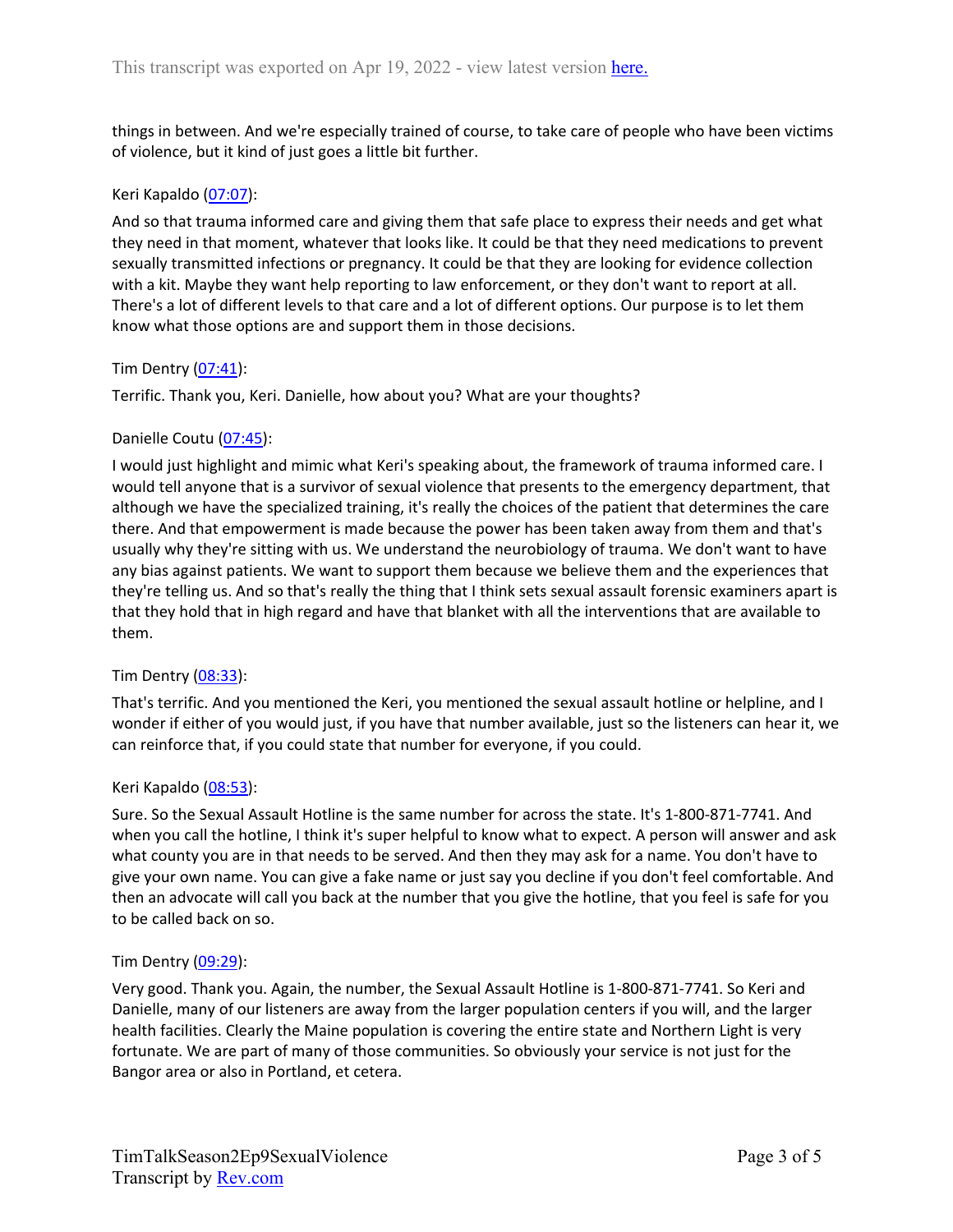# Tim Dentry ([10:08\)](https://www.rev.com/transcript-editor/Edit?token=ZWR9LuhLhyB7gqjZQWcjbVh1jTzscMMuupUHGd6k-Z4KDDXyyaKq6DotlEN3itC-2JpjQsa5JAVIYa4fPcK4A4riRHw&loadFrom=DocumentDeeplink&ts=608.65):

So from a statewide network point of view, what would you say to our listeners that are away from the larger population centers and the larger health facilities? Any advice you'd like to share with our smaller community based hospitals that maybe aren't familiar with your skillset and your training and what you bring? Because clearly we don't want to create a situation where those that do have access to trained professionals like yourselves, get the care and others would not. So what would you say to them? And what can, and should we do at the community level to help make sure there's awareness and connection, if someone needs the kind of trauma informed care, as you said, that we, the greater we, the caregivers of the state of Maine can step up and be there for them.

## Danielle Coutu ([11:03\)](https://www.rev.com/transcript-editor/Edit?token=Opb4yxJpNnxLSz32i0-NPvD5-9B4KWASGMAzAa8iYpzGMixQfk5sK1Xkj4Sj8D5qGsHc5auzzi-ryiE5xF7KMWLiIRo&loadFrom=DocumentDeeplink&ts=663.36):

So for our member organizations, I would encourage the prioritization of employing forensic nurses as part of their healthcare staff. I would encourage a culture that is accepting of survivors and prioritizes the care of survivors that present to our various hospitals. Our work is important and it does make strides, but it also feels like we hit a ceiling in some ways. And so that's why we desperately need the engagement of our community and our community partners to stand alongside us and say, no sexual violence is wrong, and we're all here to take a stand about it. And that can happen in a hospital setting and it can happen within those smaller communities as well.

## Keri Kapaldo ([11:52](https://www.rev.com/transcript-editor/Edit?token=1eezn8sl6dKrCAfAy4vefuzW2mDhTpiGcfQ63Fly2CkpZ7c0bQby44LUhudvTRq-X9EGPOvB1ML32qZ1Gk2u2WoytcU&loadFrom=DocumentDeeplink&ts=712.8)):

I think that that was very well said. I agree. I agree. Prioritizing the training and encouraging people to pursue it and supporting the nurses that would like to.

## Tim Dentry  $(12:02)$  $(12:02)$ :

Yeah, terrific. It's definitely providing that because I'm sure there are a lot of people in those less populated communities where there are nurse professionals that would really love to have this background, this experience, and this ability to step in and help people in the moment, as you said. And I love the words, take a stand. And so for our listeners, I just want to make sure that you hear loud and clear Danielle and Keri are professionals there and providing such a positive force of service. That's what I hear from both of you. And at the same time, it's in the context of we're taking a stand as healthcare professionals and to be there with people, stand alongside people that need our help. And we're taking a stand against sexual violence as caregivers. Is there anything else you like to say, or any other thoughts or comments, anything whatsoever Danielle or Keri that are on your minds right now?

## Danielle Coutu ([13:13\)](https://www.rev.com/transcript-editor/Edit?token=EDvZtTHxffmcuK_eVX4SeCbPtZo4LUk4ccoU4_2iBgek-5aR0-2xLF4SJ7bEkTlAICxOPRC54DV4Veq9EaCqtZrIJhE&loadFrom=DocumentDeeplink&ts=793.22):

This is Danny. I think this is, because this is our world sometimes we forget or are remise of those basic needs, like what a community may need or what a healthcare organization may need. So we're both very open to questions or feedback if there's any listener that says, yeah, I want to do more. Where can I start? We would love to be the audience to that.

#### Tim Dentry  $(13:36)$  $(13:36)$ :

That's great. Thank you so much. Thank you, Danielle. Thank you, Keri, for joining me for this very important discussion.

Keri Kapaldo ([13:47](https://www.rev.com/transcript-editor/Edit?token=euBQ3MM-0eJ0xwFEL13VEgIafWbVC5aBTYsuMeQQqeuKm39eYj2-uZuBzOXxi8VzGNI2iUzr4D2MWgOqrFkUCHTGiLo&loadFrom=DocumentDeeplink&ts=827.07)):